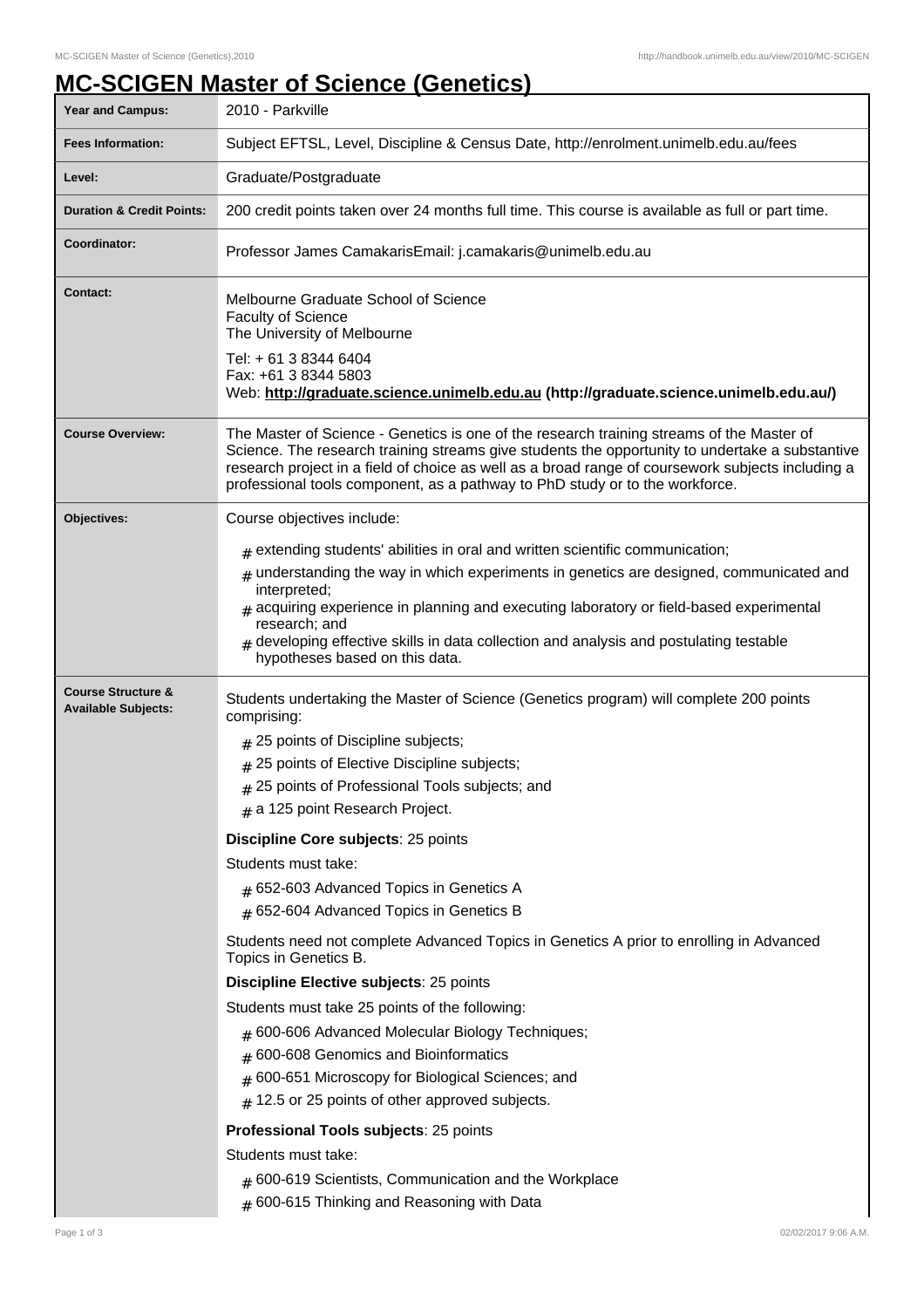|                                                   | Research Project: 125 points<br>Students enrolled in the Master of Science - Genetics program are required to complete a 125                                                                                                                                                                      |                                        |                          |  |  |
|---------------------------------------------------|---------------------------------------------------------------------------------------------------------------------------------------------------------------------------------------------------------------------------------------------------------------------------------------------------|----------------------------------------|--------------------------|--|--|
|                                                   | point Research Project. Students will need to discuss their proposed combination of Research<br>Project subjects with the course coordinator to ensure they will have completed a total of 125<br>points by the end of their course.                                                              |                                        |                          |  |  |
|                                                   | # 652-671 Research Project - 12.5 points                                                                                                                                                                                                                                                          |                                        |                          |  |  |
|                                                   | # 652-672 Research Project - 25.0 points                                                                                                                                                                                                                                                          |                                        |                          |  |  |
|                                                   | $#$ 652-673 Research Project - 37.5 points                                                                                                                                                                                                                                                        |                                        |                          |  |  |
|                                                   | # 652-675 Research Project - 50.0 points                                                                                                                                                                                                                                                          |                                        |                          |  |  |
|                                                   |                                                                                                                                                                                                                                                                                                   |                                        |                          |  |  |
|                                                   | Students will gain research experience in Genetics by completing:                                                                                                                                                                                                                                 |                                        |                          |  |  |
|                                                   | $#$ a research proposal including a literature review (10%, with a word limit of 5,000);                                                                                                                                                                                                          |                                        |                          |  |  |
|                                                   | $#$ a minor thesis at the end of the first year (30%, with a word limit of 8,000); and                                                                                                                                                                                                            |                                        |                          |  |  |
|                                                   | $_{\text{\#}}$ a thesis at the end of the second year (60%, with a word limit of 15,000).                                                                                                                                                                                                         |                                        |                          |  |  |
| <b>Subject Options:</b>                           | <b>Discipline Core</b>                                                                                                                                                                                                                                                                            |                                        |                          |  |  |
|                                                   | <b>Subject</b>                                                                                                                                                                                                                                                                                    | <b>Study Period Commencement:</b>      | <b>Credit</b><br>Points: |  |  |
|                                                   | GENE90012 Advanced Topics in Genetics A                                                                                                                                                                                                                                                           | Semester 1                             | 12.50                    |  |  |
|                                                   | GENE90018 Advanced Topics in Genetics B                                                                                                                                                                                                                                                           | April                                  | 12.50                    |  |  |
|                                                   | <b>Discipline Elective</b>                                                                                                                                                                                                                                                                        |                                        |                          |  |  |
|                                                   | Subject                                                                                                                                                                                                                                                                                           | <b>Study Period Commencement:</b>      | <b>Credit</b><br>Points: |  |  |
|                                                   | BTCH90005 Advanced Molecular Biology Techniques                                                                                                                                                                                                                                                   | Semester 2                             | 12.50                    |  |  |
|                                                   | <b>BTCH90009 Genomics and Bioinformatics</b>                                                                                                                                                                                                                                                      | Semester 1                             | 12.50                    |  |  |
|                                                   | BIOL90001 Microscopy for Biological Sciences                                                                                                                                                                                                                                                      | Semester 1                             | 12.50                    |  |  |
|                                                   | <b>Professional Tools</b>                                                                                                                                                                                                                                                                         |                                        |                          |  |  |
|                                                   | <b>Subject</b>                                                                                                                                                                                                                                                                                    | <b>Study Period Commencement:</b>      | <b>Credit</b><br>Points: |  |  |
|                                                   | SCIE90006 Scientists, Communication & the Workplace                                                                                                                                                                                                                                               | April                                  | 12.50                    |  |  |
|                                                   | MAST90044 Thinking and Reasoning with Data                                                                                                                                                                                                                                                        | Semester 1                             | 12.50                    |  |  |
|                                                   | <b>Research Project</b>                                                                                                                                                                                                                                                                           |                                        |                          |  |  |
|                                                   | <b>Subject</b>                                                                                                                                                                                                                                                                                    | <b>Study Period Commencement:</b>      | <b>Credit</b><br>Points: |  |  |
|                                                   | GENE90013 Advanced Genetic Research                                                                                                                                                                                                                                                               | Summer Term, Semester<br>1, Semester 2 | 12.50                    |  |  |
|                                                   | <b>GENE90015 Advanced Genetic Research</b>                                                                                                                                                                                                                                                        | Summer Term, Semester<br>1, Semester 2 | 25                       |  |  |
|                                                   | <b>GENE90016 Advanced Genetic Research</b>                                                                                                                                                                                                                                                        | Summer Term, Semester<br>1, Semester 2 | 37.50                    |  |  |
|                                                   | <b>GENE90017 Advanced Genetic Research</b>                                                                                                                                                                                                                                                        | Summer Term, Semester<br>1, Semester 2 | 50                       |  |  |
| <b>Entry Requirements:</b>                        | A bachelor degree with a major in genetics or equivalent with at least an H3 (65%) average in<br>the major.                                                                                                                                                                                       |                                        |                          |  |  |
| <b>Core Participation</b><br><b>Requirements:</b> | It is University policy to take all reasonable steps to minimise the impact of disability upon<br>academic study and reasonable steps will be made to enhance a student's participation in the<br>University's programs. Students who feel their disability may impact upon their active and safe |                                        |                          |  |  |

 $\mathbf{I}$